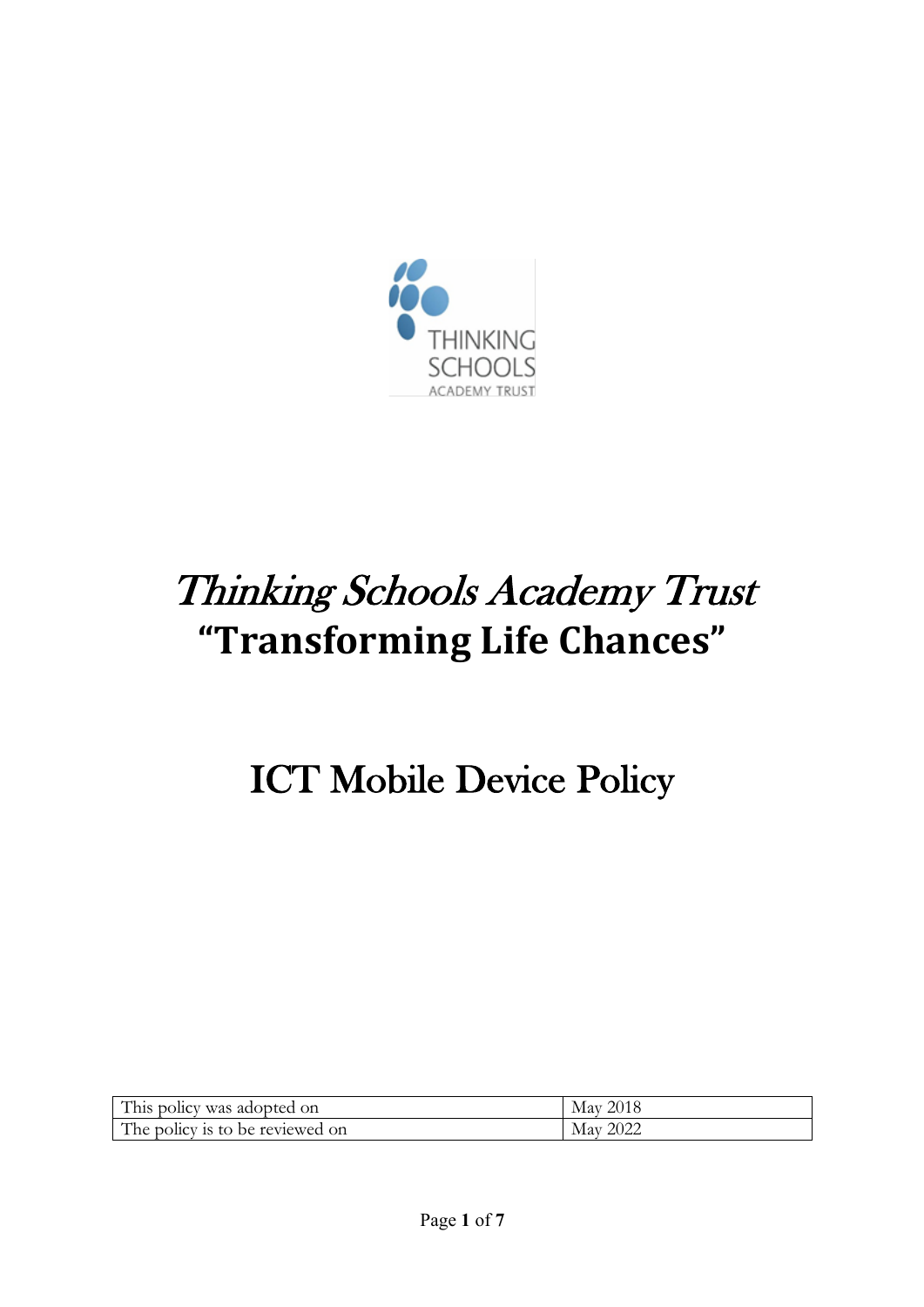## **1. INTRODUCTION**

- 1.1 The widespread use and ownership of mobile devices has changed the way that people communicate and access information. Mobile devices may be an Academy or personally owned/provided, smartphone, tablet, notebook/laptop, watch or other technology, that usually has the capability of wireless communication. The device also may have access to the wider internet, which may include the Academy's online platforms and services.
- 1.2 This policy aims to promote safe and appropriate practice through establishing clear guidelines for the distribution and use of mobile devices, balancing protection against potential misuse with the recognition that mobile devices are effective communication tools.
- 1.3 This policy applies to all users who have access to Academy owned/provided mobile devices, or use a personal mobile device with the Academy. This includes directors, committee members, staff, students, volunteers and visitors.

#### **2. Definitions**

- 2.1 "The Academy" means Thinking Schools Academy Trust.
- 2.2 "Mobile devices" means any mobile telephone, smartphone, tablet, notebook/laptop, watch or other technology that usually has the capability of wireless communication whether or not it is connected to the Academy's wireless network.
- 2.3 "ICT facilities" means all IT devices, facilities, systems and services including, but not limited to, network infrastructure, desktop computers, laptops, tablets, phones, personal organisers, music players, software, websites, web applications or services and any device, system or service which may become available in the future which is provided as part of the ICT service.
- 2.4 "Users" means directors, committee members, Regional Governing Bodies, Academy Advisory Boards, staff, students, trainees, volunteers, temporary guests, and all other persons.
- 2.5 "Personal use" means any use or activity not directly related to the users' employment, study or purpose.
- 2.6 "Essential use" means use required for the correct operation of the Academy and it's services, including roles that require frequent travel, remote working, essential or/and out of hours' communication.
- 2.7 "Beneficial use" means use related to the operation of Academy that is usually performed infrequently.
- 2.8 "Authorised Personnel" means employee(s) authorised by the Academy to perform systems administration and/or monitoring of the ICT facilities.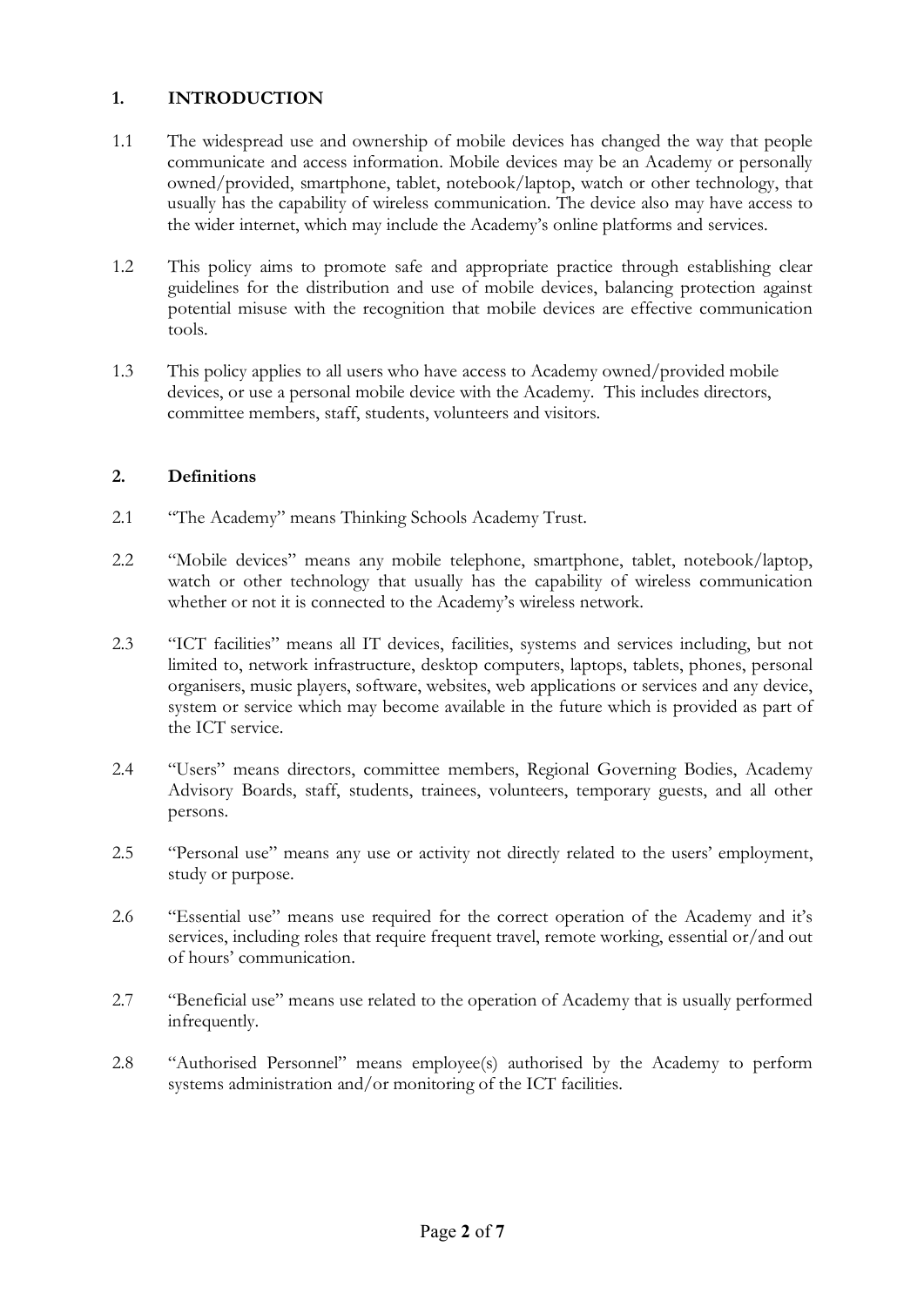#### **3. Policy Statement**

- 3.1 Mobile devices provide the ability to improve communication and the accessibility of information, however they also provide enhanced functions that can cause concern, and which could be susceptible to misuse. Misuse includes, but is not limited to, the taking and distribution of indecent images, exploitation and bullying.
- 3.2 When mobiles devices are misused it can impact on an individual's dignity, privacy and right to confidentiality. Such concerns are not exclusive to children and young people; hence there is a duty to protect the needs and vulnerabilities of all.
- 3.3 Personal Mobile devices may not be used to make recordings, including but not limited to, audio, video or pictures, unless it is a public area or is to capture mechanical or electrical equipment failures. If a mobile device is used to take audio, video or photographic recordings of any individual then you must ensure that consent has first been obtained from that individual in accordance with our Data Protection Policy so as to avoid a potential breach of the data protection rights of that individual.
- 3.4 Whilst within the Academy's premises, or participating in Academy activities, the use of mobile devices in private, vulnerable or sensitive locations is strictly prohibited, such locations include, but are not limited to:
	- sleeping areas;
	- changing areas;
	- toilets; and
	- bathrooms.

Within these areas mobile devices must not be used at any time, without explicit authorisation from the Academy. Authorisation of use within private, vulnerable or sensitive locations will only be permitted in limited circumstances and requires all occupants of the area to be informed before any such use.

- 3.5 Mobile devices should be used in a manner that is professional, morally acceptable and above all, respectful to others.
- 3.6 Mobile devices that contain inappropriate content, including applications, wallpapers, ringtones and notifications must not be brought into the Academy or connected to Academy systems or services.
- 3.7 Mobile devices may not be connected to the Academy ICT facilities without the express permission from Authorised Personnel. When permitted, mobile devices may only be connected to the authorised systems and services, and used only for the explicit purposes that have been permitted.
- 3.8 When used within the Academy or connected to the ICT facilities, the Academy may monitor the connected mobile device, whether owned/provided by the Academy or not, and all usage is subject to the Academy's policies including, but not limited to, the Acceptable Use Policy, Data Protection Policy and Information Security Policy.
- 3.9 Mobile devices owned/provided by the Academy will be managed using a Mobile Device Management (MDM) service. The use of an MDM allows the Academy to distribute applications, provision configuration settings and security policies to the device, and may include the ability to remotely locate and disable or 'wipe' device, at any time.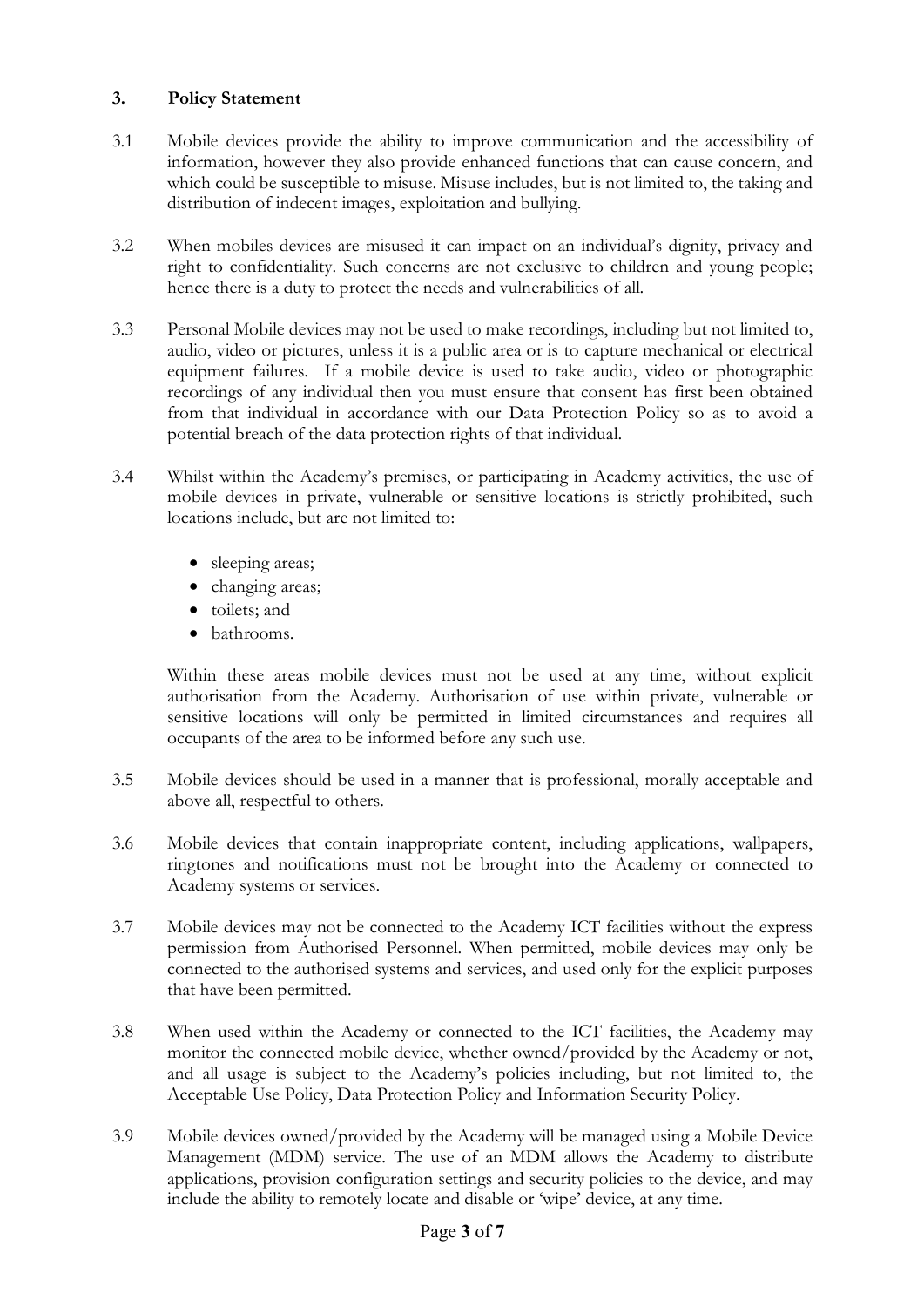- 3.10 Users are responsible for the content contained upon their mobile devices, and for ensuring they have an adequate backup of the content, at all times.
- 3.11 The Academy accepts no responsibility for use, loss, theft or damage of any mobile device or the data contained therein as a result of an individual acting outside of the terms of any Academy policy. The Academy accepts no responsibility for repair and maintenance of any mobile device not owned/provided by the Academy.
- 3.12 Personal Mobile devices should not have applications on, which are left open (without the need for a secure password) that enable access to Academy personal and special category data.

#### **4. Student Mobile Devices**

- 4.1 Students are strongly advised that personal mobile devices should not be brought into the Academy.
- 4.2 Personal student mobile devices must be turned off (not on silent) and out of sight unless use is expressly permitted by a member of staff for use as a "learning tool", e.g. to take photographs of their work for a portfolio, access information during a lesson or tutor time. However, Students will not be permitted to use a mobile device to listen to music.
- 4.3 Mobile devices must not, under any circumstances, be taken into any external examination area or any private, vulnerable or sensitive location.
- 4.4 Mobile devices must not be used for communication between parents/carers and students during the learning day. Any communication should only occur through the official communication channels.
- 4.5 Any student using a mobile device will have their mobile device confiscated and any refusal to hand over a mobile device when requested will be treated as a disciplinary matter.
- 4.6 Students may be permitted to use Academy owned/provided mobile devices for educational purposes. Any provided mobile device remains the property of the Academy and must not be removed from the Academy unless expressly permitted by a member of staff. At the end of each session, loan period or other permitted use, the mobile device must be returned to the appropriate location within the Academy.

#### **5. Personal Staff Mobile Devices**

- 5.1 Personal mobile devices should not be used excessively during working hours. If the Academy considers that a member of staff is excessively using their mobile device during working hours, the Academy reserves the right to request the member of staff to turn the device off, other than during break periods.
- 5.1 Staff are not permitted to use their personal mobile devices for contacting parents/carers and students. Any communication should only occur through the official communication channels.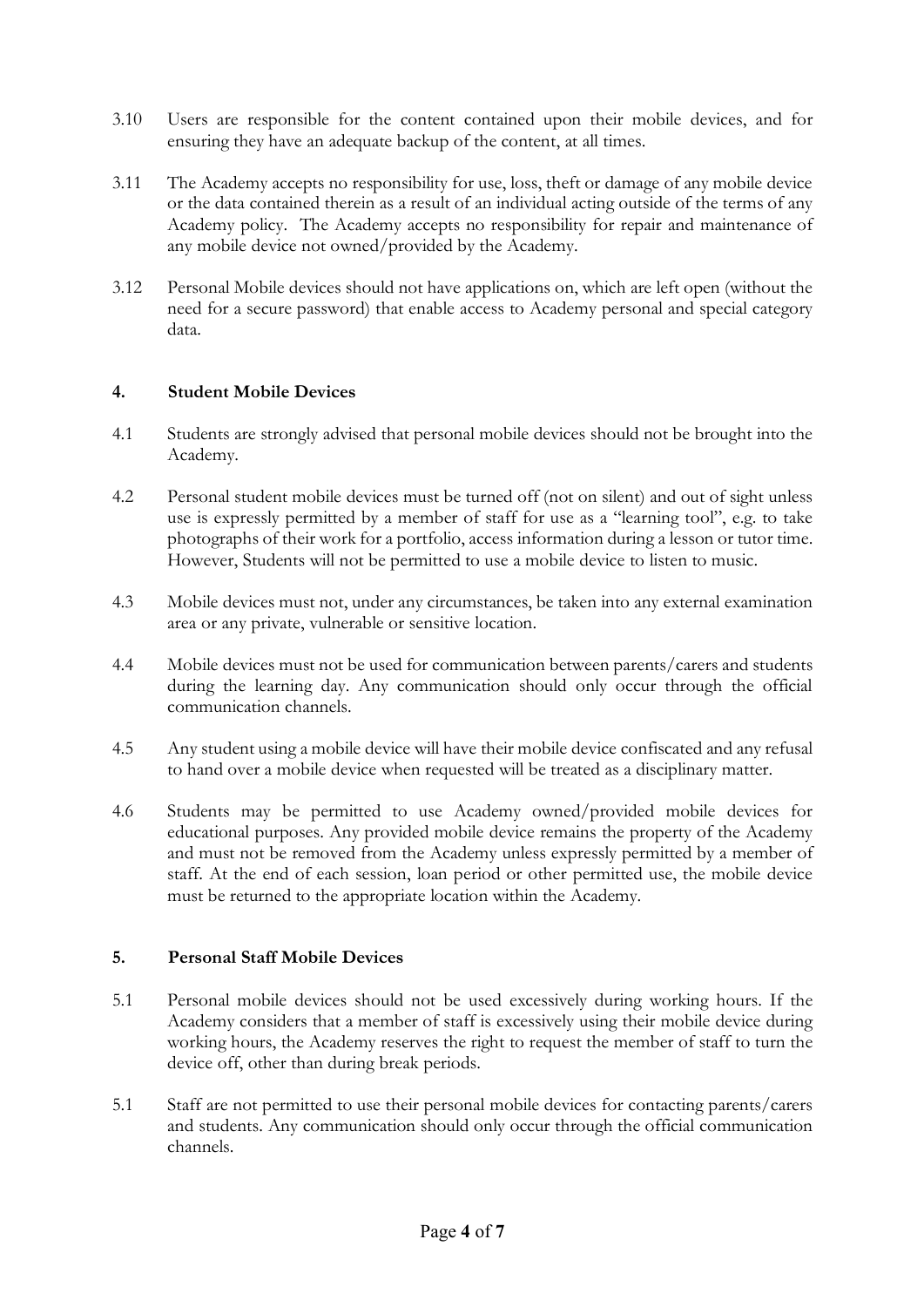### **6 Academy Owned/Provided Staff Mobile Devices**

- 6.1 Mobile devices may be issued to staff where operational requirements or health and safety considerations require the use of a mobile device. Provision of a mobile device may fall into one of two categories, Essential Use and Beneficial Use. Essential Use users, will usually be provided with a Smartphone to allow access to the Academy's online platforms and services. Beneficial Use users, will usually be provided with a standard mobile phone handset that may not access Academy's online platforms and services.
- 6.2 Staff requests for a mobile device must be made by completing the application form in Appendix 1, and the application will require the authorisation of the appropriate line manager or budget holder.
- 6.3 The Academy provides a limited range of mobile devices and mobile tariffs. The most appropriate mobile device and tariff combination will be determined on the basis of information contained within the application form. Mobile device allocation is determined on the basis of cost effectiveness, not personal choice.
- 6.4 The Academy receives individually itemised mobile device bills on a monthly basis. Each bill includes the devices telephone number and tariff information, and the date, duration, telephone number and cost of all calls and SMS made/sent. The bill also includes details of any data used, if applicable.
- 6.5 The Academy does not permit the transfer of the Academy SIM card from the supplied mobile device to a personal device. Any transfer may incur substantial costs for incorrect tariff usage and the Academy will seek full recompense for any additional charges incurred due to this action.
- 6.6 The Academy may withdraw or exchange a mobile device at any time, and the mobile device or tariff, may be transferred if it is deemed necessary to meet the needs of the Academy.
- 6.7 Mobile devices will be managed using a Mobile Device Management (MDM) service. The use of an MDM allows the Academy to distribute applications, provision configuration settings and security policies to the device, and may include the ability to remotely locate and disable or 'wipe' device at any time.
- 6.8 Mobile devices are issued with a SIM card for use within the UK, and use is not permitted outside of the UK unless previously agreed and authorised. Any non-authorised 'roaming' may incur substantial costs and the Academy will seek full recompense for any additional charges incurred.
- 6.9 Staff allocated a mobile device will be held responsible for the device and for all calls made and other charges incurred. The device must be kept secure at all times and use by anyone other than the named individual is prohibited.
- 6.10 Staff must not, under any circumstances, reallocate mobile devices to others without first seeking authorisation from the Academy. In the event that the Academy authorise the reallocation of a device to another individual, all elements of the contract including the phone number may also be transferred.
- 6.11 Mobile devices and the data contained within, must be managed and secured using the principles set forth within the Academy's Information Security Policy, at all times.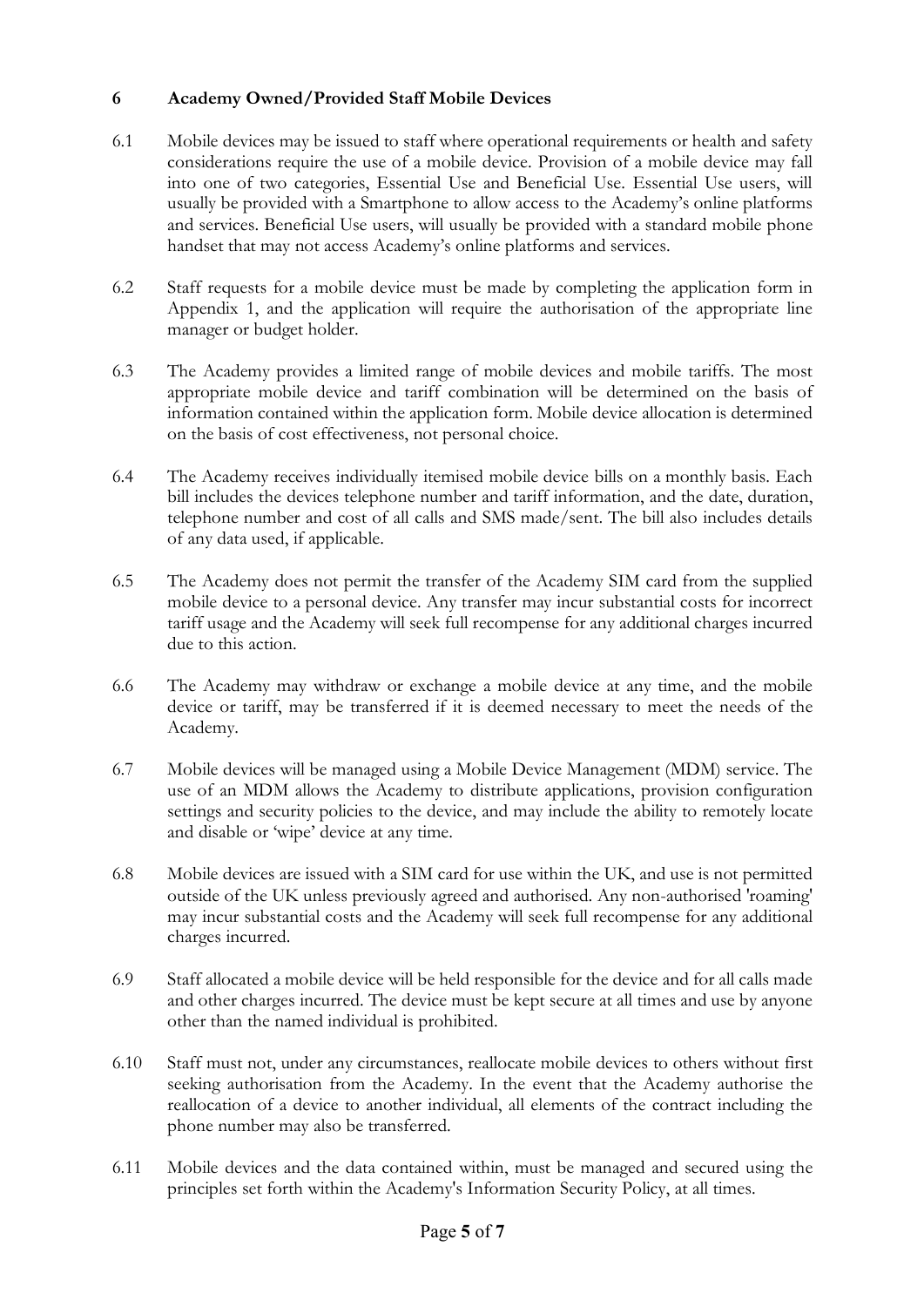- 6.12 Mobile devices may be provided with limited call, text and data allowances. Staff are required to monitor their usage to ensure that excess charges are not incurred. Any excessive costs associated with the use of the mobile device are outside of this policy.
- 6.13 Mobile devices provided by the Academy are primarily for work-related communications and activities. HM Revenue and Customs guidance does permit a member of staff who has been issued with a mobile device to make personal use of the device but only when the personal use is "not significant".
- 6.14 Staff may use the Academy provided mobile device for personal use the Academy will not charge for the related costs, subject to a fair use. If the device is used for personal use, the Academy reserves the right to contact the member of staff at any time. Should a member of staff not be repeatedly non-contactable, then the Academy reserves the right to charge the member of staff for any personal use.
- 6.15 The Academy will not, at any time, pay for the use of premium text and call services (e.g. entering competitions; voting on television programmes; chat lines, photo messaging etc.), or for the use or download of any media and applications. Any applications required for business use must be procured through the Academy's Information Services.
- 6.16 Any applications that are used or downloaded for personal use must comply with all of the Academy's policies, and must be used within any monthly data connection allowance, should one be provided.
- 6.17 Staff are responsible for all and any costs outside of the policy, which are not reasonably incurred as part of their role within the Academy.
- 6.18 Mobile devices remain the property of the Academy at all times and must be surrendered when a member of staff ceases employment or on demand by their line manager, Academy Human Resources or Academy Information Services.
- 6.19 Mobile devices that are lost or stolen must be reported immediately, and at least within no more than 24 hours, to Academy, and to the Academy Information Services so that the mobile device can be deactivated. Staff are required to keep the mobile device's IMEI (if applicable) number separately as this will needed to deactivate the handset. Staff are required to provide all information that could be used to retrieve or locate the mobile device.
- 6.20 Mobile devices are usually only supplied with a 12-month warranty for any technical failure. The warranty does not include accidental damage and staff are required to use the device with care. The Academy does not provide accidental damage cover.
- 6.21 If a member of staff damages or loses more than two mobile devices within any one-year period, then the Academy reserves the right to refuse to issue any further devices to that individual.
- 6.22 Mobile devices must not be used whilst undertaking any task where safety is important and where its use might interfere with concentration. Staff must not use mobile devices whilst driving and the Academy will not be liable for such use, and will not pay any related fines and the member of staff may face disciplinary action.